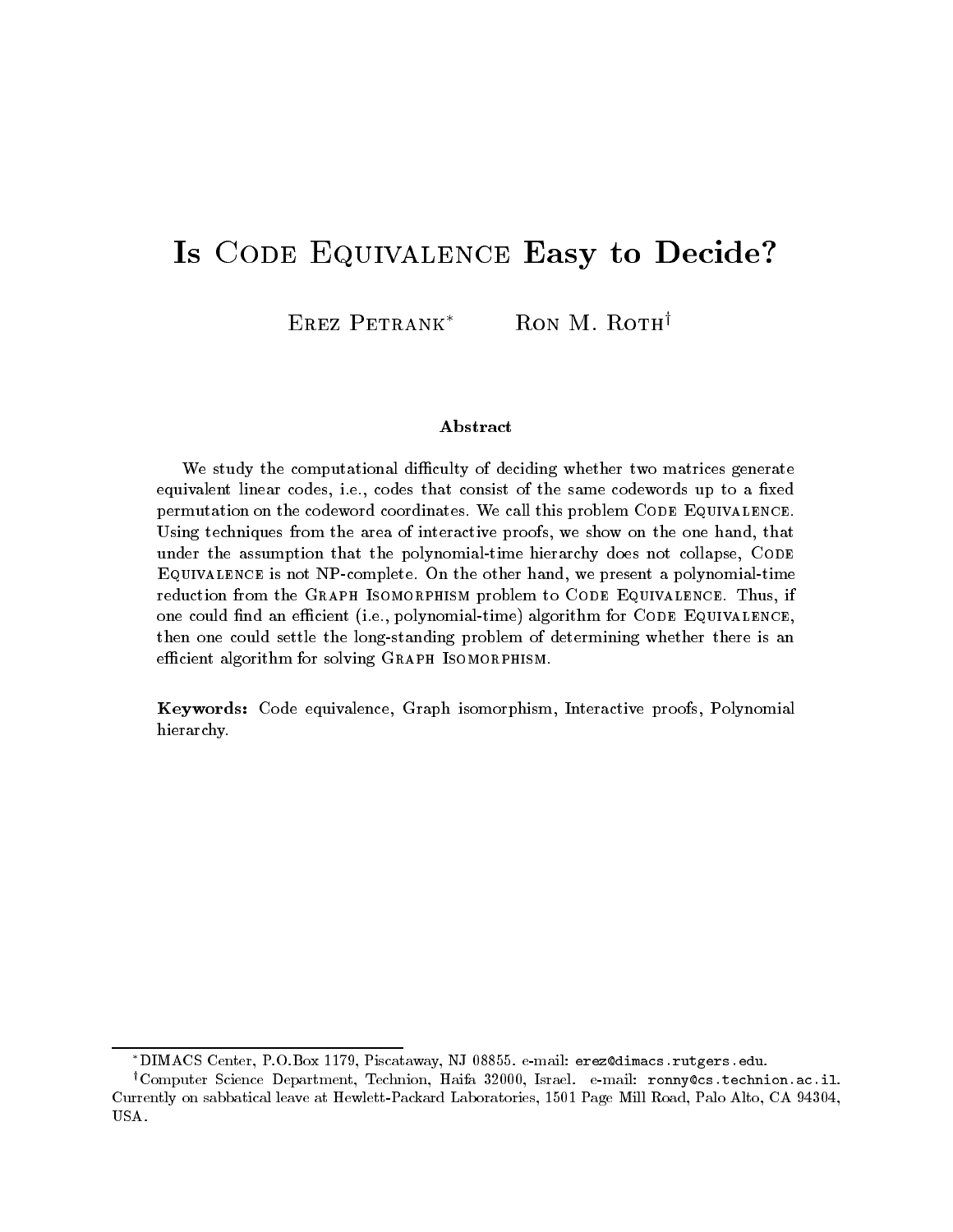## Introduction

Let F be a finite field and let  $G_1$  and  $G_2$  be generator matrices of two linear codes  $C_1$  and  $\mathbb{C}_2$  over F . we say that  $\mathbb{G}_1$  and  $\mathbb{G}_2$  are code-equivalent, denoted  $\mathbb{G}_1 \simeq \mathbb{G}_2,$  if the sets  $\mathbb{C}_1$  and re are the same of the same and control permutation of the codewords of the codewords of respectively of the c other words,  $G_1 \sim G_2$  if and only if both matrices have the same order  $k \times n$ , and there exist an  $n \times n$  permutation matrix P and a nonsingular  $k \times k$  matrix S over F such that  $G_1 = SG_2P$ . The problem of deciding whether two generator matrices are code-equivalent will be referred to as the CODE EQUIVALENCE problem.

The purpose of this note is to study the computational difficulty of the CODE EQUIValence problem As one application of a related problem- we mention the publickey cryptosystems due to McEliece  $[9]$  and Niederreiter [11]. Recall that an *alternant code* over GF (q) is defined by a parity-check matrix of the form  $[y_j\alpha_j^*]_{i=0,j=0}$  , where the  $\alpha_j$  s are distinct elements in GF  $(q^{\ldots})$  and the  $y_j$  s are nonzero elements in GF  $(q^{\ldots})$  [8, Cn. 12]. Goppa codes are special cases of alternant codes where certain restrictions are imposed on the values yj s- and generalized ReedSolomon codes are special cases of alternant codes where <sup>m</sup> The mentioned cryptosystems are based on the assumption that it is difficult to identify the values i and yj out of an arbitrary generator matrix of an alternative matrix of an alternanty of an alternativ code. Namely, it is difficult to obtain a code-equivalent matrix of the form  $[y_j\alpha_j^*]_{i=0,j=0}$  . On the other hand- it is easy to easy to extract the values in the values of the values  $\eta$  from any system tematic generator matrix of a generalized ReedSolomon code hence- cryptosystems based on such a code are breakable. This was pointed out explicitly by Sidelnikov and Shestakov in Forme also the references cited work-the references cited in  $\Gamma$  references cited in  $\Gamma$ 

The significance of the CODE EQUIVALENCE problem can also be exhibited through the results of Kasami- Lin- and Peterson - and Kolesnik and Mironchikov - who showed that Reed Muller codes are equivalent to subcodes of extended BCH codes Thus- it should be interesting to design an efficient algorithm that decides whether two codes are indeed equivalent- and thus- infer from the properties that arise from one code representation to the other

On the positive side- we rst show that the Code Equivalence problem is unlikely to be NP-complete. The proof of this assertion relies on techniques developed in the field of interactive proofs-we summarize in Section - we invoke results of the Section - we invoke results of the Se goldwasser - Micali-Micali-Micali-Little - Micali-Micali-Micali-Micali-Micali-Micali-Micali-Micali-Micali-Mica sipare if the equivalent contracts in the show that if  $\alpha$  is and  $\alpha$  is the  $\alpha$  is the Equivalence is that NPComplete- then the polynomial hierarchy collapses

 $\mathcal{L}$  , we do state also a negative result-definitely-is also is also under the code  $\mathcal{L}$ to be too easy. We do this by relating CODE EQUIVALENCE to the GRAPH ISOMORPHISM problem. Let  $G_1 = (V, E_1)$  and  $G_2 = (V, E_2)$  be two undirected graphs with the same set of vertices V, and with sets of edges  $E_1$  and  $E_2$ , respectively. We say that  $G_1$  is isomorphic to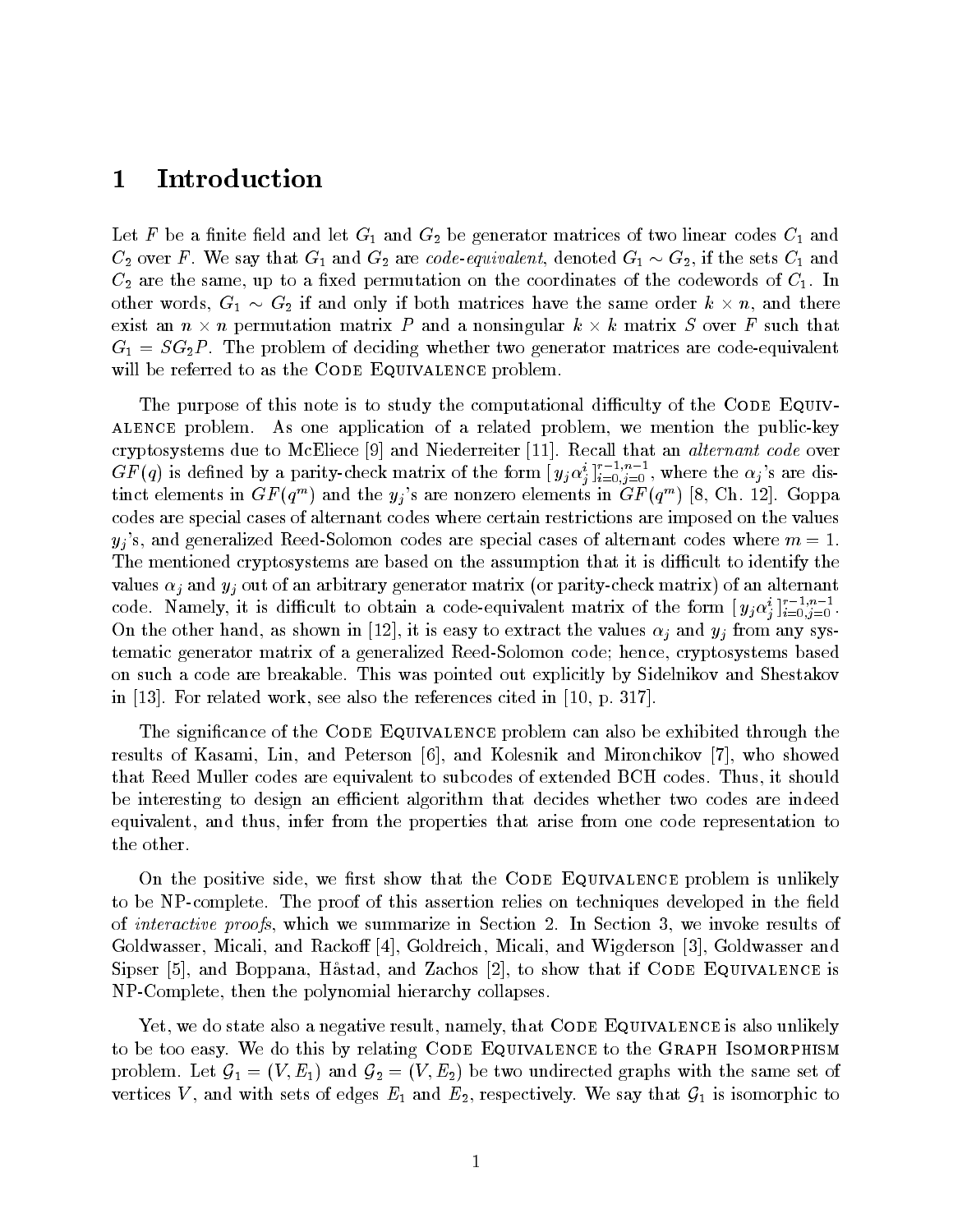${\cal G}_2$  if there exists a permutation (isomorphism)  $\pi:V\to V$  such that  $\{u,v\}\in E_1$  if and only if  $\{\pi(u),\pi(v)\}\in E_2$  (we assume here that the graphs have no parallel edges; if they do, then E are in Eq. which case is the straight requires that is the multiplication of the multiplicity of the multiplicities of the multiplicities of the multiplicities of the multiplicities of the multiplicities of the multiplic of  $\{u, v\}$  and  $\{\pi(u), \pi(v)\}$  in  $E_1$  and  $E_2$ , respectively). The problem of deciding efficiently ie- in polynomialtime whether two graphs are isomorphic is a notoriously open question in Computer Science The problem has been studied extensively in recent decades- but the state of the art is that there is no known efficient algorithm for determining whether two given graphs are isomorphic

In Section - we show a polynomialtime reduction from Graph Isomorphism to Code EQUIVALENCE. This implies that presenting an efficient algorithm to determine whether two given linear codes are equivalent immediately yields an efficient algorithm for GRAPH ISOMORPHISM.

### 2 Interactive proofs

Loosely speaking, an interactive proof for a problem consists of a pair  $(\mathcal{P}, \mathcal{V})$  of a nonrestricted Turing machine (prover)  $\mathcal P$  and a polynomial-time Turing machine (verifier)  $\mathcal V$ . On a given input- the prover tries to convince the verier that the input satises the conditions of the problem For example- in our case- the problem is Code Equivalence and an input  $\frac{1}{2}$  a pair of generator matrices  $\{0, 1, 0, 2\}$ .

The interactive proof is conducted through several rounds in which the verifier sends messages intuitively- asks questions and the prover responds with messages intuitivelyanswers those questions). Both parties are allowed to toss coins in order to construct their messages At the the interaction-the interaction- the compact whether the proof should be accepted or rejected

The requirement of an interactive proof is that if the input indeed satisfies the conditions of the problem, then the verifier  $V$  will accept with probability almost 1; otherwise, if the input does not satisfy the condition of the problem, then  $\mathcal V$  will accept with probability almost

We give next a formal definition of an interactive proof.

Let  $\Delta$  be all alphabet. The set of all niftle words over  $\Delta$  will be denoted by  $\Delta$  . A *language*  $L$  is a subset of  $L$  .

As an example- we dene the language of Code Equivalence as follows Let <sup>F</sup> be a finite field and assume a one-to-one and onto mapping from the set of all pairs of generator matrices ( $\mathrm{G}_1, \mathrm{G}_2$ ) over  $r$  into words of  $\varDelta$  . Such a mapping provides a representation of the pairs of generator matrices over <sup>F</sup> as words over - and hereafter we interchange between such pairs of matrices and their word representation. The language of CODE EQUIVALENCE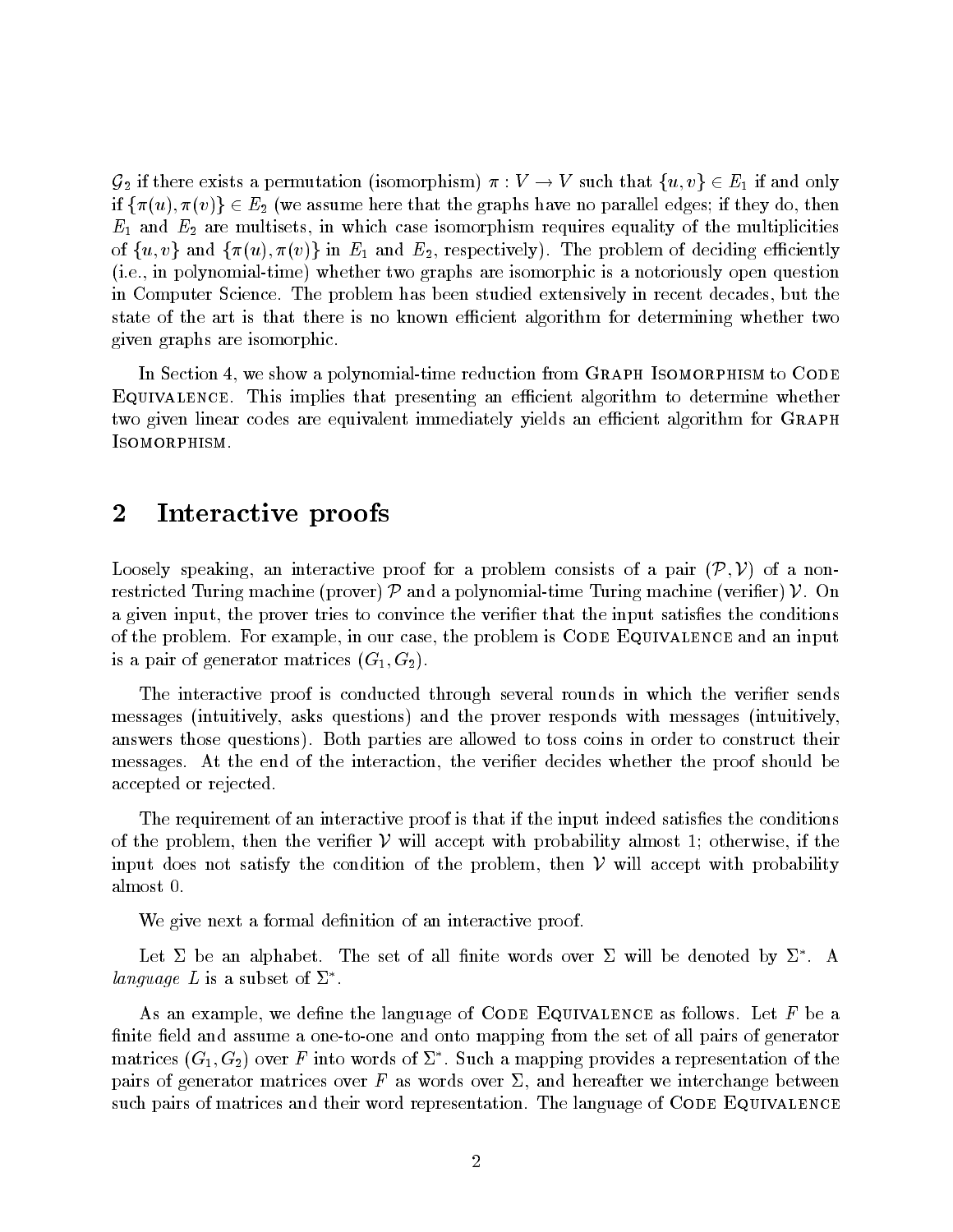words over  $\{w_1, w_2, w_3, w_4, w_5, w_6, w_7, w_8, w_9, w_1, w_2, w_3, w_4, w_5, w_6, w_7, w_7, w_8, w_9, w_9, w_1, w_2, w_3, w_4, w_5, w_6, w_7, w_7, w_8, w_9, w_9, w_1, w_2, w_3, w_4, w_5, w_6, w_7, w_7, w_8, w_9, w_9, w_1, w_2, w_3, w_4, w_5, w_6, w_7, w_7, w_8, w_9$  $G_1 \sim G_2$ .

An interactive proof for a language  $L \subseteq \Sigma^*$  is defined by means of a pair of probabilistic Turing machines, a prover  $\mathcal P$  and a verifier  $\mathcal V$ ; namely, in addition to their working tapes, each machine has access to its own private random tape (or coin tosses). The verifier  $\mathcal V$ is bounded to be polynomial-time; namely, the running time of  $\mathcal V$  is at most polynomially large in the length of the input regarded as a word over No complexity restrictions are imposed on the prover  $P$ .

On a common input  $x \in \Sigma^*$ , the two machines exchange messages, one message per round- the veries in a message which may depend on the verifies  $\lambda$  message which may depend only which may the history of the interaction so far which the verier can record on its working tape- and it its control the prover sends a message-the prover sends a message-the material material may assume that the were the posses for the far-the sequence of the sequence of random tape The sequence of rounds is referred to to as a protocol- or a proof After the protocol has ended- the verier halts in one out of two states, " $x \in L^{\infty}$  or " $x \notin L$ ," corresponding, respectively, to *acceptance* or *rejection* of the proof. When V accepts the proof, we say that P convinces V that  $x \in L$ .

of. When  $\mathcal V$  accepts the proof, we say that  $\mathcal P$  *convinces*  $\mathcal V$  that  $x \in L$ .<br>We say that the pair  $(\mathcal P, \mathcal V)$  is an interactive proof for the language  $L$  if for every word  $x \in \Sigma^*$  of length m, the following two conditions hold:

- 1. Completeness condition: If  $x \in L$ , then P convinces V with probability at least  $1-2^{-m}$ .
- 2. Soundness condition: If  $x \notin L$ , then for any prover  $\mathcal{P}^{*}$  (possibly an impostor that tries to deceive), the probability that V is convinced after interacting with  $\mathcal{P}^*$  is at  $\max Z$  most  $\sum$

#### $\bf{3}$ CODE EQUIVALENCE is unlikely to be hard

We show that CODE EQUIVALENCE is unlikely to be hard by constructing an interactive proof with a constant number of rounds for the problem of CODE NON-EQUIVALENCE ie- the complementary problem of Code Equivalence To do this- we use techniques and who per version is the communication in a problem in the state of the state of the state  $\mathbb{P}^1$ Goldwasser- Micali- and Racko in

Having found a constant-round interactive proof for the CODE NON-EQUIVALENCE problem- we then invoke a result of Goldwasser and Sipser - stating that if a problem has a constant interactive proof-action interactive proof-action problem interactive protocol. Then it also has a co Arthur Merlin protocols  $\mathbf 1$  are a special case of interactive proofs which we do not proofs which we do not present proofs which we do not present proofs which we do not present proofs which we do not problem with whi here a result of a result of Boppana-Boppania-Boppane-Boppane-Boppane-Boppane-Boppane-Boppane-Boppane-Boppane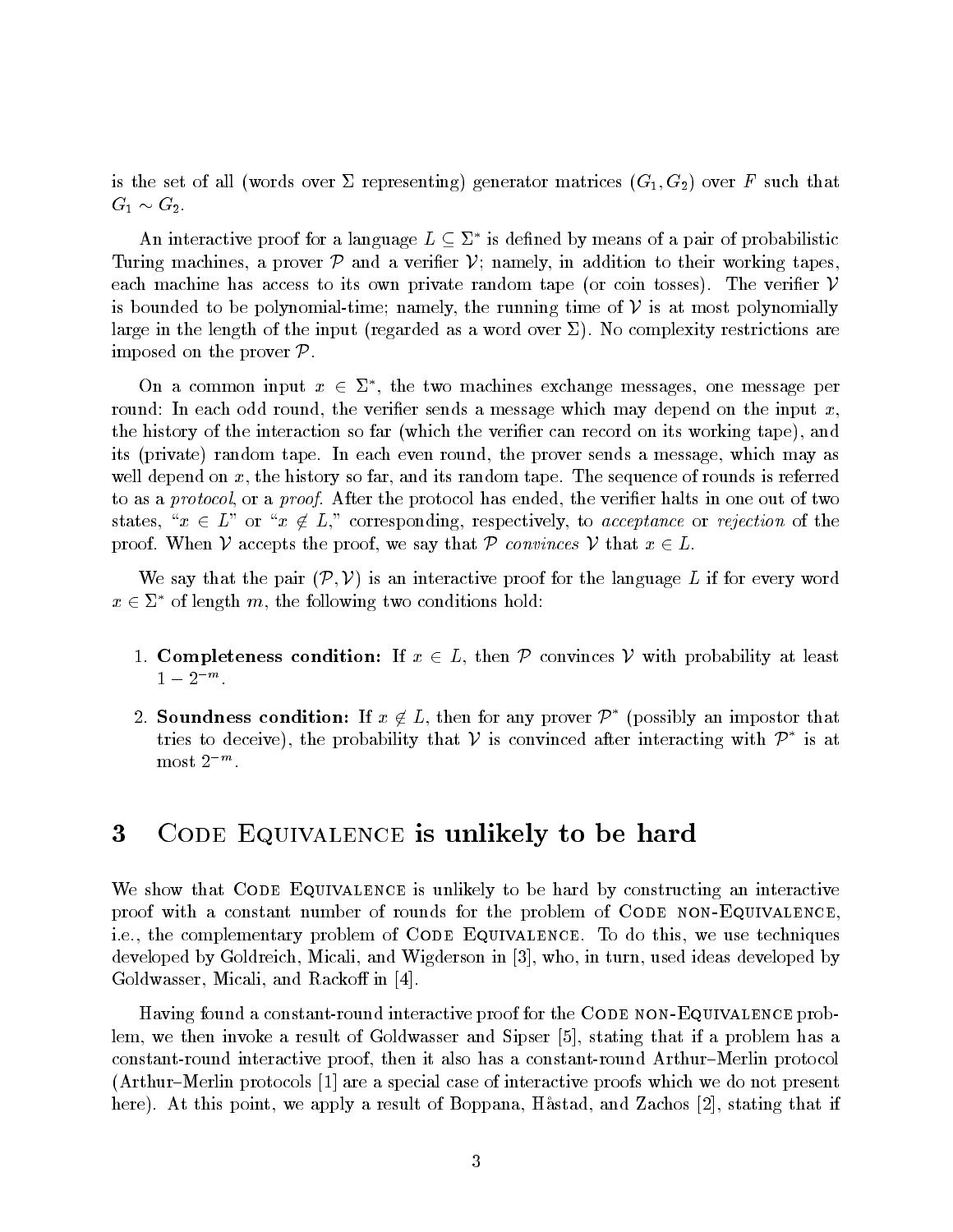the complement of a problem  $\Pi$  has an Arthur-Merlin protocol with a constant number of rounds- and if is NPcomplete- then the polynomialtime hierarchy collapses

It is believed that the polynomialtime hierarchy does not collapse- and thus we end up with the conclusion that CODE EQUIVALENCE is unlikely to be NP-complete.

Hence- it remains to show the constantround interactive proof for the Code non EQUIVALENCE problem. We present next a protocol for an interactive proof for CODE nonEquivalence that follows along the ideas of the protocols for Quadratic non RESIDUOSITY in  $[4]$  and for GRAPH NON-ISOMORPHISM in  $[3]$ .

The infinitely-powerful prover and the polynomial-time verifier have on their input tapes two  $k \times n$  matrices,  $G_1$  and  $G_2$ , over a given finite field F . The prover would like to convince the verifier that  $G_1 \not\sim G_2$ .

The outline of our interactive proof is as follows. The verifier first selects at random one of the matrices Gift . I have a seed to choose uniformly at random a matrices and matrices at  $\alpha$ all matrices over F which are code of movement to Gift are codes to the prover from the prover I to the prove  $G_1 \not\sim G_2$ , then the (all-powerful) prover can determine which one of the matrices,  $G_1$  or  $G_2$ , was selected by the verifier. However, if  $G_1 \sim G_2$ , then the prover has no way of telling which of the two matrices were selected. The reply of the prover is an index  $j \in \{1,2\}$ , and the verifier accepts if and only if  $j = i$ .

Clearly, the prover will always succeed in convincing the verifier when  $G_1 \nsim G_2$ . However, when  $G_1 \sim G_2$ , the prover cannot do better than guessing and thus will fail with probability  $1/2$ . In order to reduce the error probability to  $2$  – (without increasing the number of  $\,$ rounds) we repeat this procedure in parallel  $m$  times.

Following is a formal description of the protocol we have just outlined

- **First round by the verifier:** Given two  $k \times n$  matrices  $G_1$  and  $G_2$  over F, the verifier selects uniformly at random  $b_1, b_2, \ldots, b_m \in \{1,2\}$ . For each  $\ell = 1,2,\ldots, m,$  the verifier selects a matrix  $H$  over  $F$  which is code-equivalent to  $\mathrm{G}_{b_f},$  by uniformly selecting a random nonsingular  $k\times k$  matrix  $S_\ell$  (change of base) and a random  $n\times n$  permutation matrix  $P_{\ell}$ ; the matrix  $H^+$  is then given by  $\partial_{\ell}G_{b_{\ell}}P_{\ell}$ . The verifier sends the resulting matrices  $(H^-, H^-, \ldots, H^+)$  to the prover.
- Second round by the prover: For each  $\ell = 1, 2, \ldots, m$ , the prover gives its estimate  $b'_\ell \in$  $\{1,2\}$  for the value  $b_{\ell}$  according to whether  $H^{\ell}$  is code-equivalent to  $G_1$  or to  $G_2$ . The prover senas  $\{o_1, o_2, \ldots, o_m\}$  to the veriner.
- A final verification by the verifier: The verifier accepts the proof if and only if  $b_\ell = b_\ell$ for all  $\ell = 1, 2, \ldots, m$ .

We now analyze the protocol.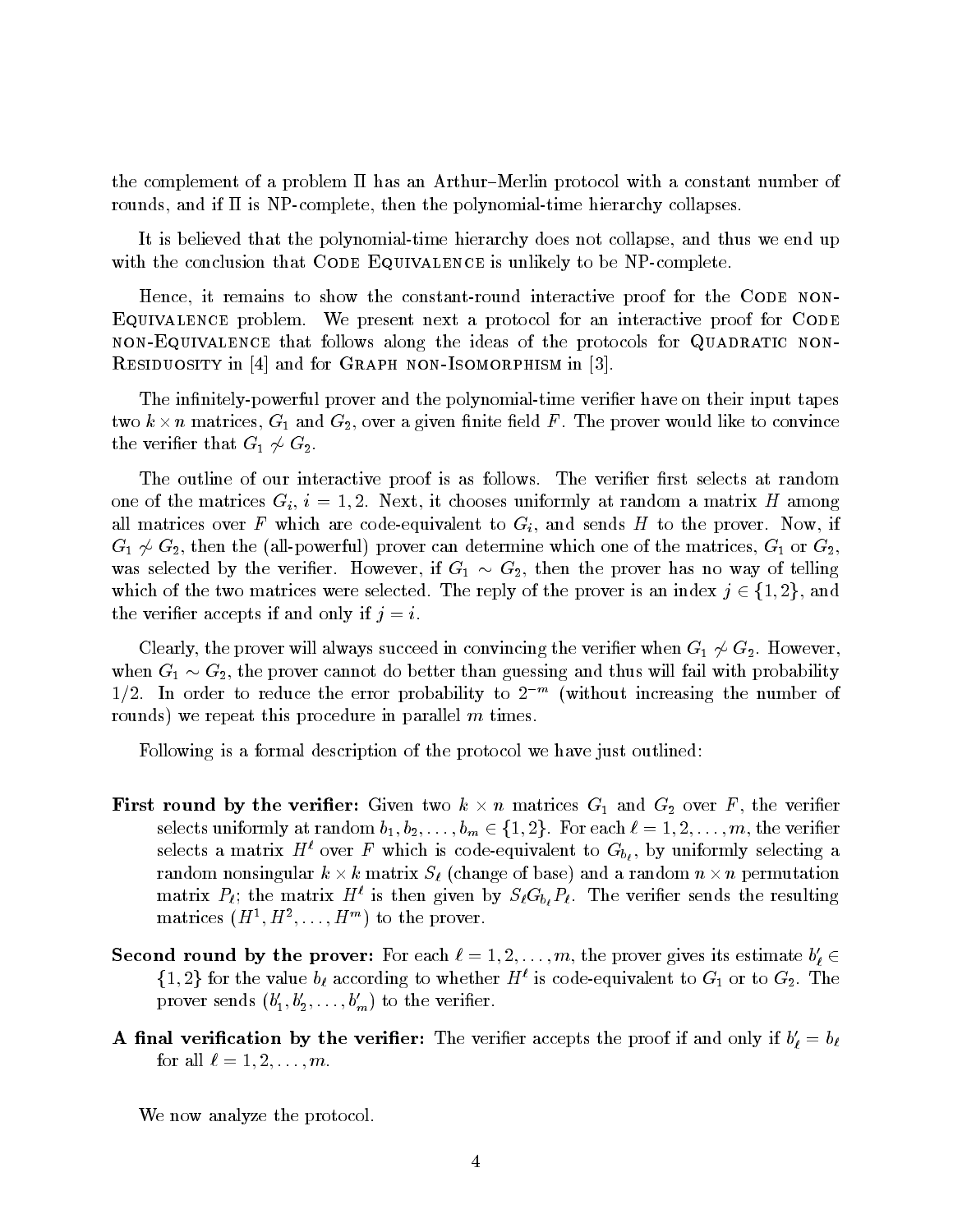**Completeness:** Clearly, if  $G_1 \not\sim G_2$ , then the prover will never fail in convincing the verifier.

**Soundness:** we now assume that  $G_1 \sim G_2$ . For each  $\ell = 1, 2, ..., m$ , the verifier picks a random element  $H^+$  in the code-equivalence class of  $\mathrm{G}_{b_\ell},$  but this is also a random elemeans we code code  $\mathbf{1}$  in the distribution of the other matrix  $\mathbf{0}$  ,  $\mathbf{0}$   $\mathbf{0}$  ,  $\mathbf{0}$  and  $\mathbf{0}$  and  $\mathbf{0}$  and  $\mathbf{0}$  and  $\mathbf{0}$ bution of  $(v_1, v_2, \ldots, v_m)$  given  $(H^-, H^-, \ldots, H^{\times})$  is identical to the a priori distribution of  $(b_1, b_2, \ldots, b_m)$  which, in turn, is a uniformly selected random vector in  $\{1,2\}^m$ . The probaor rather that the can not the success  $\lambda$  and  $\lambda$  its strategy is strategy in the strategy in the strategy is is at most  $\mathbb Z$  ". Interefore, the probability that the veriner is convinced that the matrices are not code-equivalent is at most  $\boldsymbol{z}$  . The model is at most  $\boldsymbol{z}$ 

### 4 CODE EQUIVALENCE is not too easy

In this section- we show a polynomialtime reduction from Graph Isomorphism to Code Equivalence Therefore- if there is a polynomialtime algorithm that decides whether two generator matrices are codeequivalent- then we have a polynomialtime algorithm that decides whether two graphs are isomorphic

We present a mapping  $\phi$  from the set of all graphs to the set of generator matrices over  $\mathcal{L} = \{ - \}$  that two graphs are interesting in the independent in the independent in the interest  $\mathcal{L}$ are code-equivalent. For a graph  $G = (V, E)$ , the image  $\phi(G)$  is a generator matrix G with the following properties

- (a) G is a generator matrix over  $GF(2)$  of order  $|E| \times (3|E| + |V|);$
- (b) each row in G has Hamming weight  $\leq 5$ ; and —
- (c) any set of two rows or more in G sums up to a vector with Hamming weight  $\geq 6$ .

Let <sup>G</sup> be a matrix that satises properties a c and let <sup>C</sup> be the binary code which is generated by G. It follows from (b) and (c) that  $C$  has exactly  $|E|$  nonzero codewords of Hamming weight  $\leq 5$ , and those codewords are the rows of G. That is, up to permutation the complete the rows-complete generator matrix and the complete satisfies are properties (ii) and (

The mapping  $\phi$  is defined as follows. Given a graph  $\mathcal{G} = (V,E),$  let  $D$  denote the  $|E| \times |V|$ incidence matrix of G; namely, the rows of D are indexed by the edges of G, the columns of G are indexed by the vertices of G, and, for every  $e \in E$  and  $u \in V$  we have

$$
D_{e,u} \;=\; \left\{\begin{array}{ll} 1 & \text{ if } e=\{u,v\} \text{ for some } v\in V \\ 0 & \text{ otherwise } \end{array}\right. \;.
$$

 A rows in <sup>D</sup> has Hamming weight if the respective edge is a selfloop- and rows can be equal in case of parallel edges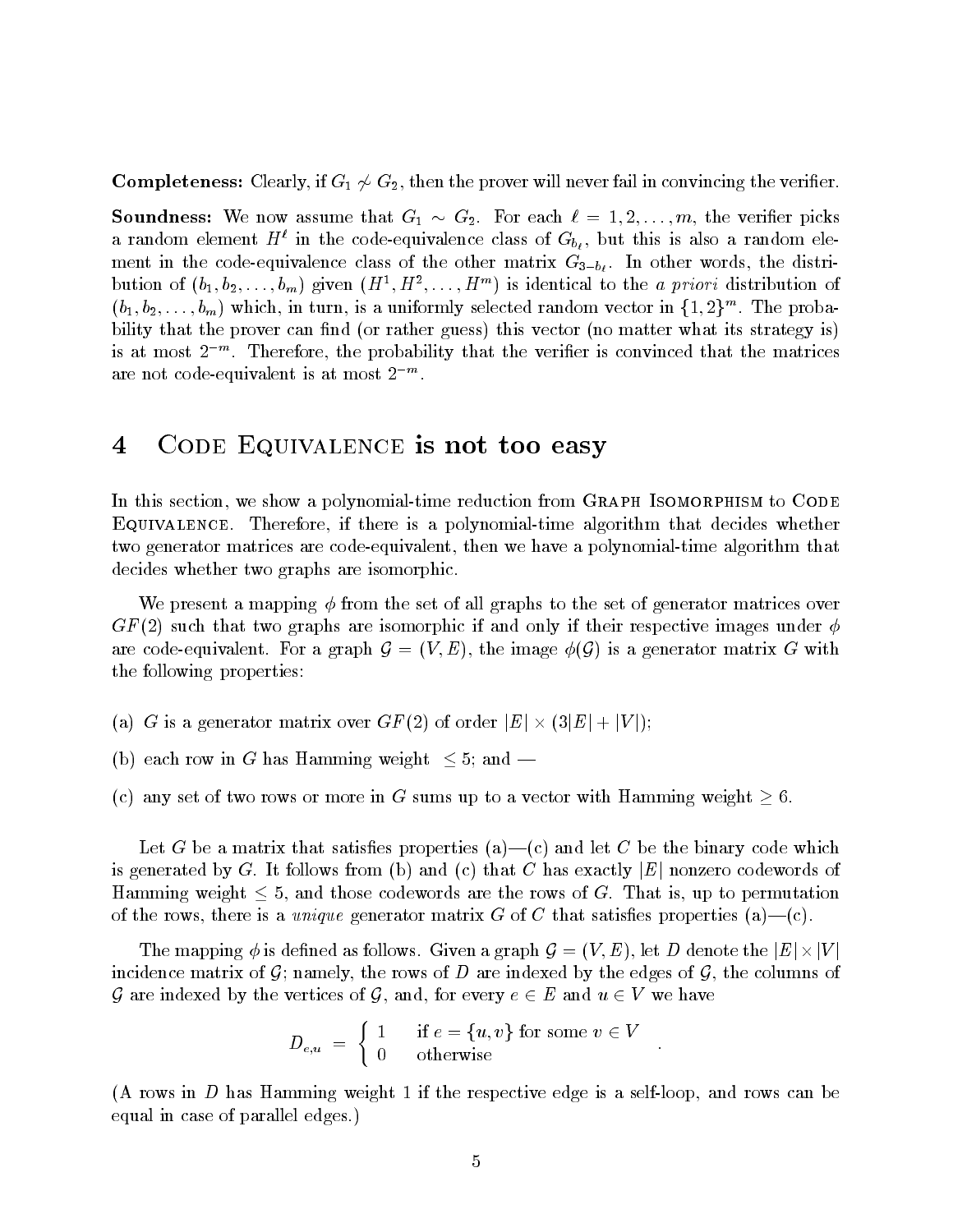The matrix  $\phi(\mathcal{G})$  is given by  $[I \mid I \mid D\,],$  where  $I$  stands for the  $|E| \times |E|$  identity matrix.

We now analyze the reduction Clearly- the reduction can be easily computed in poly nomial time. Now, suppose that  $G_1 = (V, E_1)$  is isomorphic to  $G_2 = (V, E_2)$  through a permutation  $\pi: V \to V$ . Let  $G_1 = \phi(\mathcal{G}_1) = \lfloor I \rfloor I \rfloor I \rfloor D_1$  and  $G_2 = \phi(\mathcal{G}_2) = \lfloor I \rfloor I \rfloor I \rfloor D_2$  . We show that  $G_1 \sim G_2$ . Clearly,  $D_1$  and  $D_2$  have the same order, and  $D_2$  can be obtained by applying the permutation - on the columns of D- followed by row permutation of the resulting matrix Hence-I was also and columnation of Financial Columns of G and columns of WI and al  $\text{thus}, \ \text{G}_1 \sim \text{G}_2.$ 

On the other hand, let  $G_1 = (V_1, E_1)$  and  $G_2 = (V_2, E_2)$  be graphs with  $G_1 = \phi(G_1)$  and  $G_2 \ = \ \phi({\cal G}_2)$  and suppose that  $G_1 \ \sim \ G_2$ . In particular,  $|E_1| \ = \ |E_2|$  and  $|V_1| \ = \ |V_2|$  and without loss of generality we can assume that  $V_1 = V_2 = V$ . We show that  $G_1$  and  $G_2$  are isomorphic

Let  $k = |E_1| = |E_2|$  and  $n = 3k + |V|$ , and recall that  $G_1 \sim G_2$  means that there is an  $n \times n$  permutation matrix P and a  $k \times k$  nonsingular matrix S so that  $G_2 = SG_1P$ . Now, the matrices  $G_2$  and  $G_1P$  both generate the same linear code and both satisfy properties are the same up the same up to the same up to permutation of the same up to permutation of rows and the same of  $\omega$ must be a  $k \times k$  permutation matrix.

Write  $G_i = [I | I | I | D_i], i = 1, 2$ . We have  $[I | I | I | D_2] = G_2 = SG_1P = [S | S | S | SD_1]P$ .

since S is a permutation matrix-of the results of SG consisted all unit vectors of the constant of all unit ve each appearing the restriction that the restriction three times Hence-California three times  $\alpha$  are obtained  $\alpha$  permuting that the rst columns of Sq Notice from  $\alpha$  form  $\alpha$  form the n columns of G  $_{2}$  form  $\alpha$ a permutation of the n columns of  $\overline{\rho}G_1$ , it follows that we also have  $G_2 = \overline{\rho}G_1I$  for some block-diagonal  $n \times n$  permutation matrix

 $(1)$ 

$$
\hat{P} \; = \; \left[ \begin{array}{c} {S^{-1}} \\ {S^{-1}} \\ {S^{-1}} \\ {T} \end{array} \right] \; ,
$$

where T is a  $|V| \times |V|$  permutation matrix. Hence,  $D_2 = SD_1T$ , which, in turn, implies that  $\mathcal{G}_1$  and  $\mathcal{G}_2$  are isomorphic. The isomorphism  $\pi$  is the permutation associated with the matrix <sup>T</sup>

### References

 L Babai- S Moran- ArthurMerlin games A randomized proof system- and a hierarchy of complexity classes- JCSS- 

-